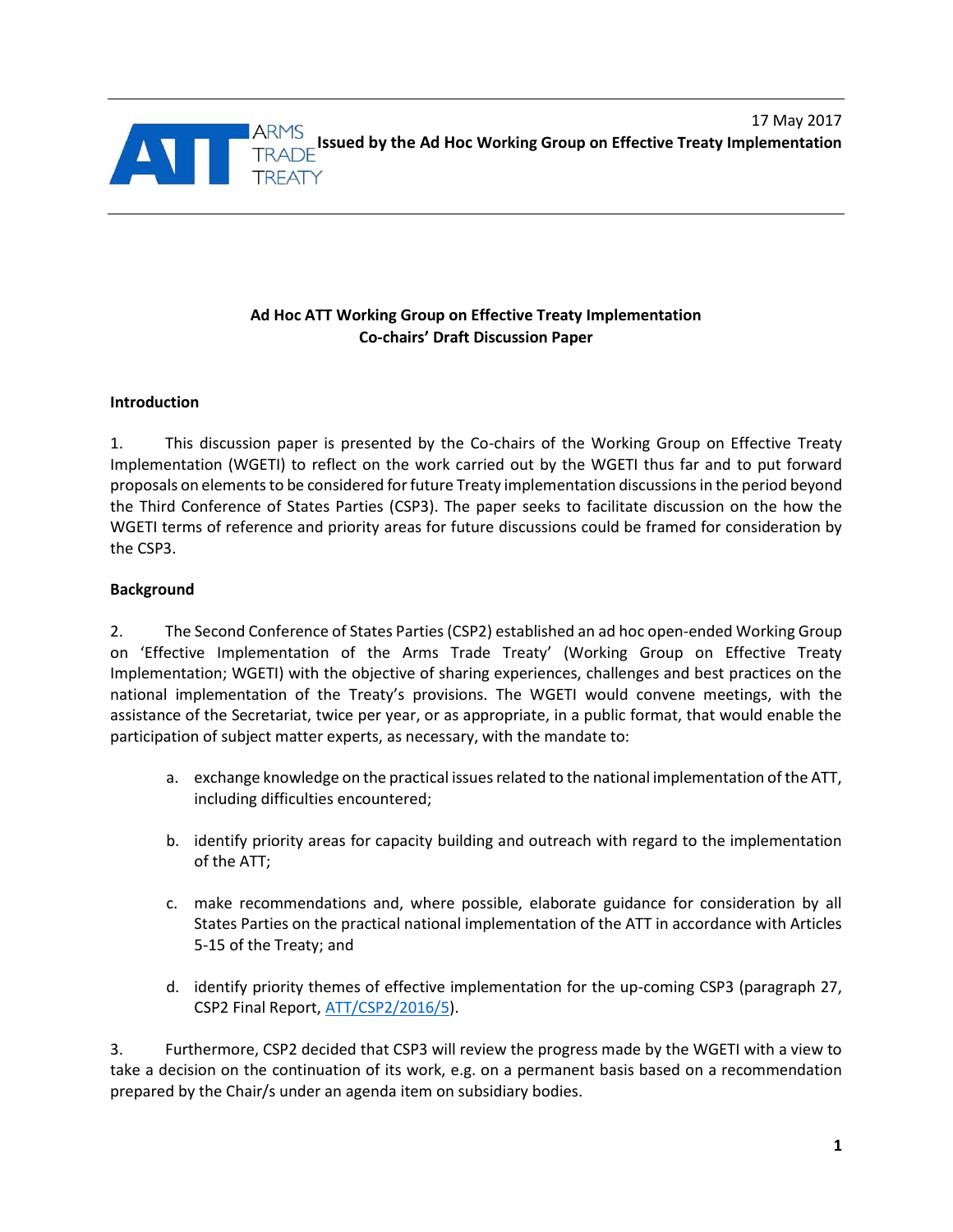# **Appointment of WGETI Co-chairs**

4. On 21 September 2016, the President of CSP3 appointed Ambassador Elayne Whyte of Costa Rica and Ambassador Sabrina Dallafior of Switzerland as Co-chairs of the WGETI.

# **Preparation for the Work of the WGETI**

5. In order to facilitate the work of WGETI, on 06 January 2017, the Co-chairs issued the WGET[I Initial](http://www.thearmstradetreaty.org/images/CSP3_Documents/WG_documents/ATT_Working_Group_on_Effective_Treaty_Implementation_-_Initial_Work_Plan_6_January_2017.pdf) [Work](http://www.thearmstradetreaty.org/images/CSP3_Documents/WG_documents/ATT_Working_Group_on_Effective_Treaty_Implementation_-_Initial_Work_Plan_6_January_2017.pdf) Plan which, in accordance with its mandate, set out the preliminary work of WGETI. The Initial Work Plan identified possible issues for discussion at the WGETI meetings. On 27 January 2017, the Co-chairs issued a [Draft Annotated Programme of Work](http://www.thearmstradetreaty.org/images/CSP3_Documents/WGETI_-_Draft_Annotated_Programme_of_Work_for_meeting_on_6-7_February_2017.pdf) for the WGETI meeting over the period 06-07 February 2017.

# **First Meeting of WGETI**

6. The WGETI held its first meeting over the period 06-07 February 2017 in Geneva, at the WMO building, the premises of the ATT Secretariat. Over the two days, the WGETI meeting was attended by representatives of 70 States, 3 international organisations and 12 civil society organisations.

7. The purpose of the first meeting of the WGETI was to address, in particular, the first two items of the mandate set forth by CSP2 for the working group, that is 1) *exchange knowledge on the practical issues related to the national implementation of the ATT, including difficulties encountered*; and 2) *identify priority areas for capacity building and outreach with regard to the implementation of the ATT*.

8. The WGETI meeting had five sessions in total, each with a dedicated objective. The first session provided an opportunity for the WGETI to take a general overview of the current status of ATT implementation by States Parties through overview presentations by the ATT Secretariat, experts and practitioners, and civil society. These presentations highlighted implementation trends arising from Initial Reports submitted by States Parties, findings from ATT implementation assistance projects as well as reflections on ATT implementation experience in the field. The second session provided States with an opportunity to share their own experiences of Treaty implementation.

9. The third session explored the implementation obligations under the ATT, with reference to the practical requirements (consideration or steps) for implementing Articles 5 to 13 of the Treaty. The fourth and fifth sessions looked at whether there are priority areas for Treaty implementation and capacity building, that could lead to a logical sequence to the national implementation of the Treaty obligations, or whether some issues are more urgent than others and require early attention. It also provided an initial opportunity for consideration of options available for planning the work of the WGETI in the period running up to CSP3 and recommendations to CSP3 on the future WGETI program and work content.

## **Exchanges on Treaty Implementation**

10. The meeting provided an opportunity for an initial in-depth exchange on Treaty implementation. Meeting discussions underlined the following elements:

a. Confirmation of the initial assumption that Treaty implementation is a complex subject with diverse approaches and practices. Treaty implementation is a long term endeavour that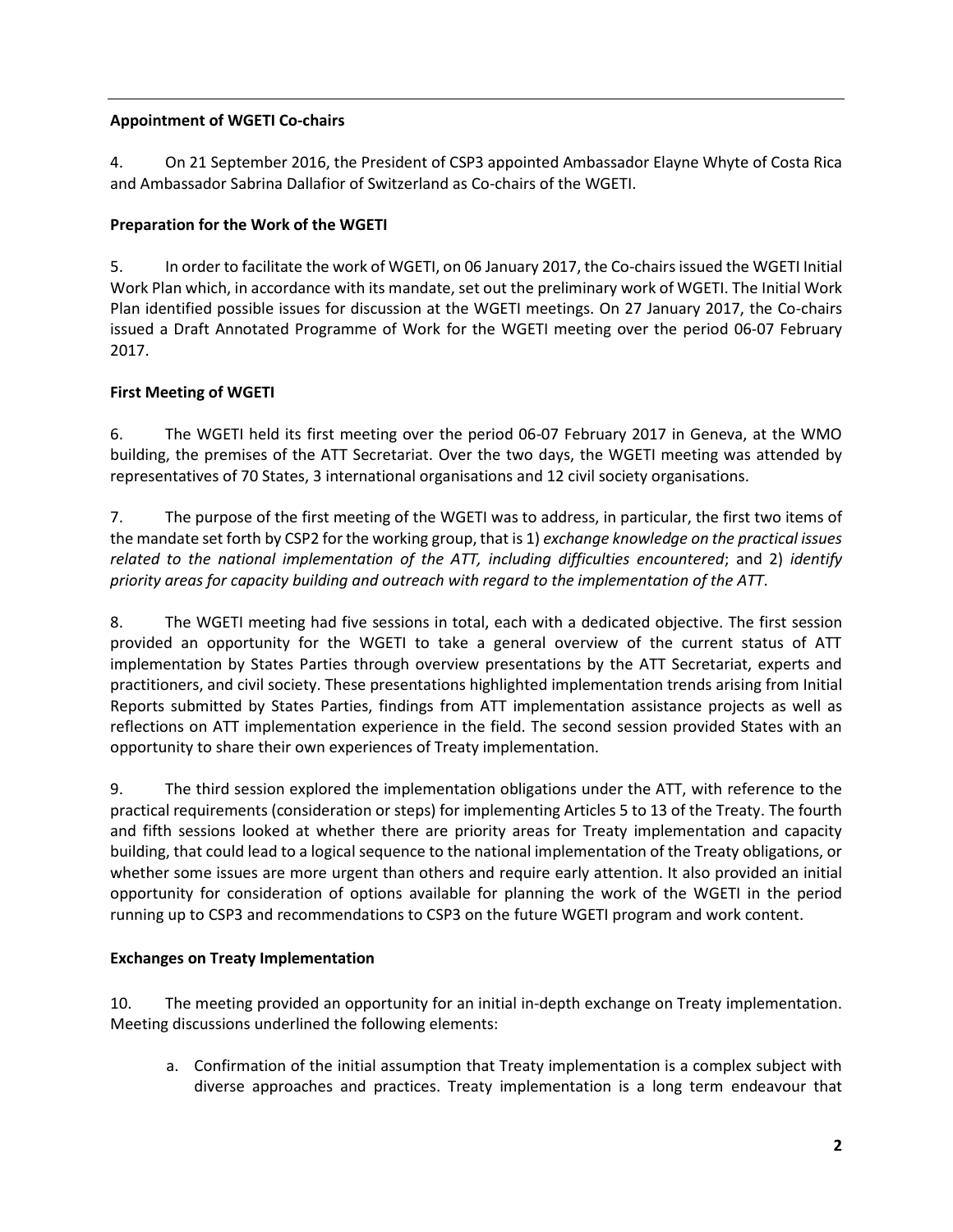requires an adoption of a reasonable level of ambition with clearly defined priorities to be executed over time.

- b. For practical purposes, States Parties can be grouped into two broad categories. The first category comprises the States Parties that had national control systems in place before the ATT entered into force, including traditional arms exporters. For the most part, these States can rely on pre-existing structures to implement their Treaty obligations. However, many of the States in this category have had to make minor adjustments to their control systems in order to meet the requirements of the ATT, such as in implementing Articles 6 and 7. Despite their pre-existing control systems, States in this category still face challenges implementing some Treaty provisions, such as import, transhipment, diversion or the application of criteria like gender-based violence.
- c. The second category comprises the States Parties that have to build national control systems from the ground up. This is a demanding task, even with external assistance. Taking into account their conventional arms transfer profiles, the national control systems to be established by these States do not need to be as elaborate or sophisticated as those of major exporting States, but must still address the applicable ATT obligations.
- d. Irrespective of the category that States Parties can be put in, a general observation to be made is that all States Parties have one or the other Treaty implementation challenge to contend with. There are, however, some Treaty implementation challenges that appear to be common amongst many States Parties and these include, amongst others, challenges relating to arms diversion as well as arms transit and transhipment.
- e. A better understanding of the nature and extent of Treaty implementation challenges needs to be developed through the creation of an appropriate forum for such challenges to be articulated and discussed. Preliminary assessment points to a requirement for Treaty implementation discussion to accommodate regional and sub-regional dynamics.
- f. Exchanges also underlined the different national approaches adopted by States in Treaty implementation underscoring the principle that no one size fits all in implementing the Treaty. Treaty implementation discussion will benefit from the sharing of various national approaches from which lessons could be learned.

## **Organization of Work under the WGETI**

11. Guided by the understanding that Treaty implementation is a long term process, the WGETI discussion and exchanges considered both process and substantive aspects of Treaty implementation.

12. In so far as the process aspects are concerned, the WGETI considered the formalities that need to be addressed to enable the Treaty implementation work beyond CSP3. The establishment by CSP3 of the WGETI as a permanent working group to create a continuous platform for the exchange of views, practices and approaches to Treaty implementation was supported by numerous participants. The WGETI should also provide an opportunity for detailed discussion on various Treaty implementation aspects that require more focused discussions on identified topics, and consideration could be given to the establishment of ad hoc, smaller sub-working groups focused on specific areas. In other words, to balance its work and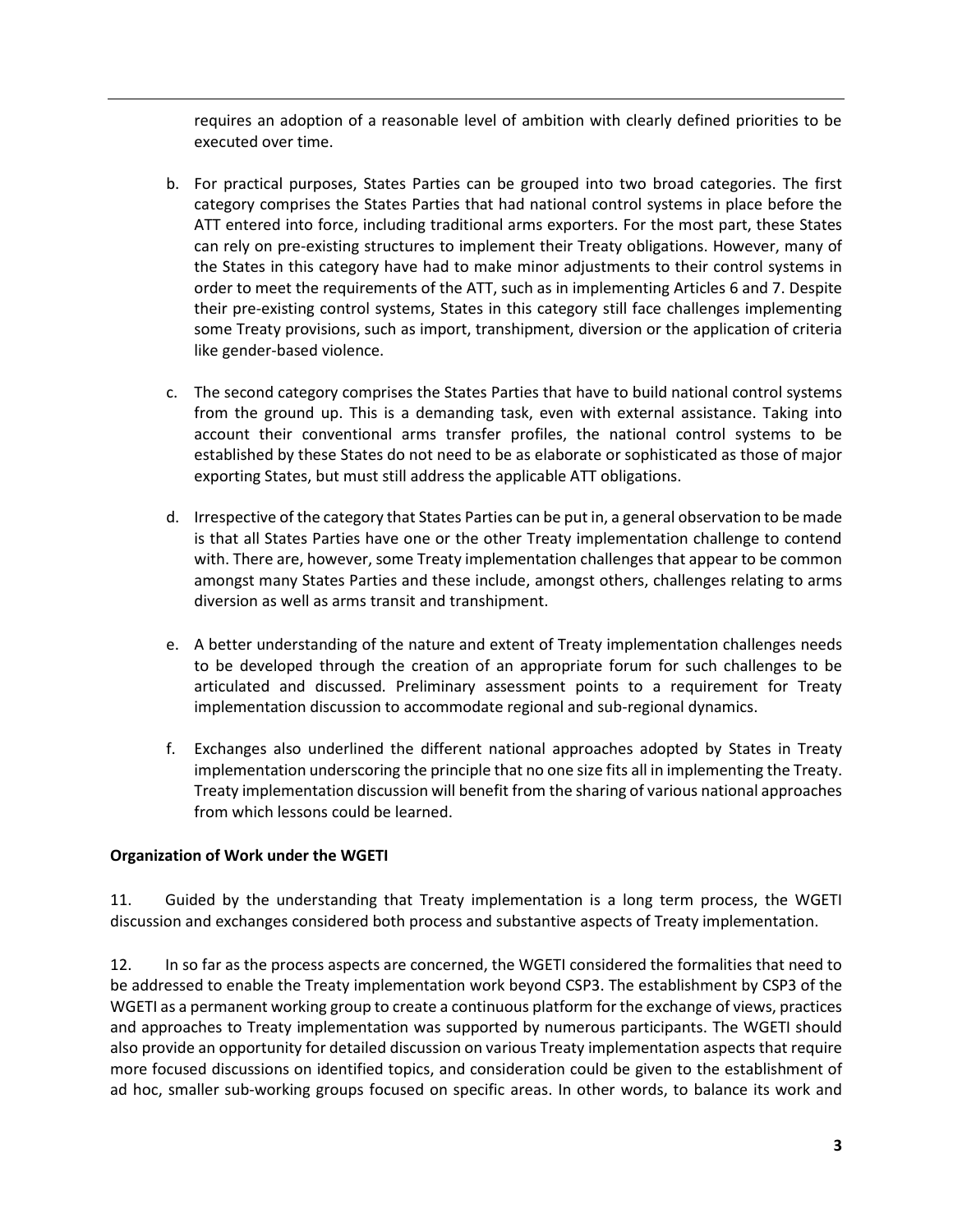create a conducive discussion platform for all States, consideration should be given to the discussion of both specific issues as well as cross-cutting issues.

13. In so far as the Treaty substance is concerned, the WGETI sought to identify Treaty implementation areas that lend themselves to priority discussion in the period beyond CSP3. In that regard and in view of the complexity of Treaty implementation, the WGETI felt that manageable priorities (specific topics) should be carefully identified for discussion each year. A number of Treaty obligations appeared to enjoy the broad support among participants as priority areas. These include Article 5 obligations, interagency cooperation and communication, transit and transhipment, diversion and record-keeping.

14. To promote inclusiveness in its work, WGETI participants were of the view that the ATT sponsorship program should be leveraged to ensure as wide a geographical participation as possible. Further to this, WGETI considered the possibility of regionally organized meetings to discuss regional dynamics and synergies.

15. The WGETI discussions underscored the importance of a carefully crafted set of recommendations to CSP3, by the Co-chairs, articulating the WGETI terms of reference beyond CSP3 as well as priority topics for discussion for the same period.

## **Conclusion**

16. On the basis of WGETI mandate issued by CSP2 and on the strength of the exchange of views and discussions during the WGETI's first meeting, the WGETI Co-chairs deems it an opportune moment that the WGETI second meeting focus on dealing with the following two issues in particular:

- a. Possible terms of reference for a permanent WGETI to be established by CSP3, including its mandate, composition and membership, working methods, duration and budgetary implications.
- b. Possible Treaty implementation priority issues (topics) to be addressed by the permanent WGETI in its work after the Third Conference of States Parties.

17. Annexes A. and B. to this document have been drafted with a view to inform discussions on the two issues raised above which are considered essential to the work of WGETI in the period after CSP3.

**\*\*\***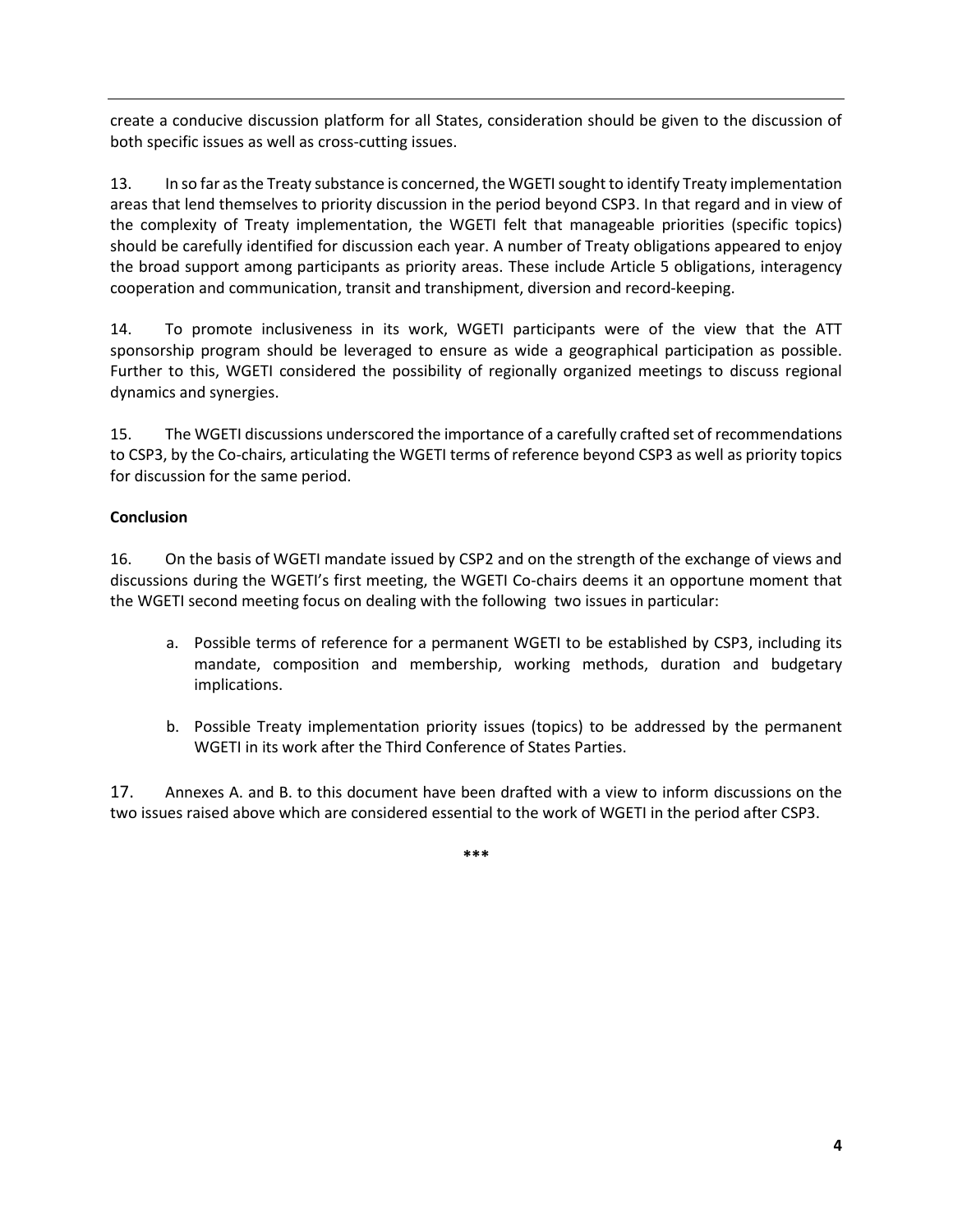### **ANNEX A**

# **CONSIDERATIONS REGARDING POSSIBLE ELEMENTS FOR TERMS OF REFERENCE FOR THE PERMAMENT WORKING GROUP ON EFFECTIVE TREATY IMPLEMENTATION (WGETI)**

1. During the first WGETI meeting, strong support was registered for the establishment of the WGETI on a permanent basis. However, clarity still needs to be established on a number of the WGETI structural elements to be included in any decision by CSP3. These elements include the following:

### **Mandate**

2. Exchanges during the WGETI first meeting underscored the view that that the permanent WGETI should serve as an ATT platform for the exchange of views, practices and national approaches to Treaty implementation. In terms of mandate, a general sense seemed to prevail during this meeting that the permanent WGETI should notably serve as a platform to:

- a. Exchange information and challenges on the practical national implementation of the Treaty.
- b. Address, in detail, specific issues defined as priority areas (topics) to take Treaty implementation forward.
- c. Address priority areas for capacity building and outreach with regard to the Treaty implementation.

3. Besides these three elements of the WGETI mandate, delegations may wish to consider the following additional points pertinent to the mandate of the permanent WGETI:

- a. Whether the permanent WGETI should, in its own right, decide on the Treaty implementation priority areas (topics) to be considered in its deliberations or whether the Conference of States Parties should decide on the priority areas or give guidance thereto.
- b. Whether the permanent WGETI should, on yearly basis, identify priority areas and themes for discussion for consideration and adoption by the Conference of States Parties.
- c. Whether the permanent WGETI should make recommendations and, where possible, elaborate guidance on practical national Treaty implementation for consideration and possible adoption by the Conference of States Parties.

#### **Composition and Membership**

4. With respect to the composition and membership of WGETI, consideration could be given to the following elements:

a. That, in view of the benefit of inclusiveness and transparency, the permanent WGETI should, as a general rule, be open to participation by States Parties, Signatory States and Observer States, as well as by representatives of civil society and industry.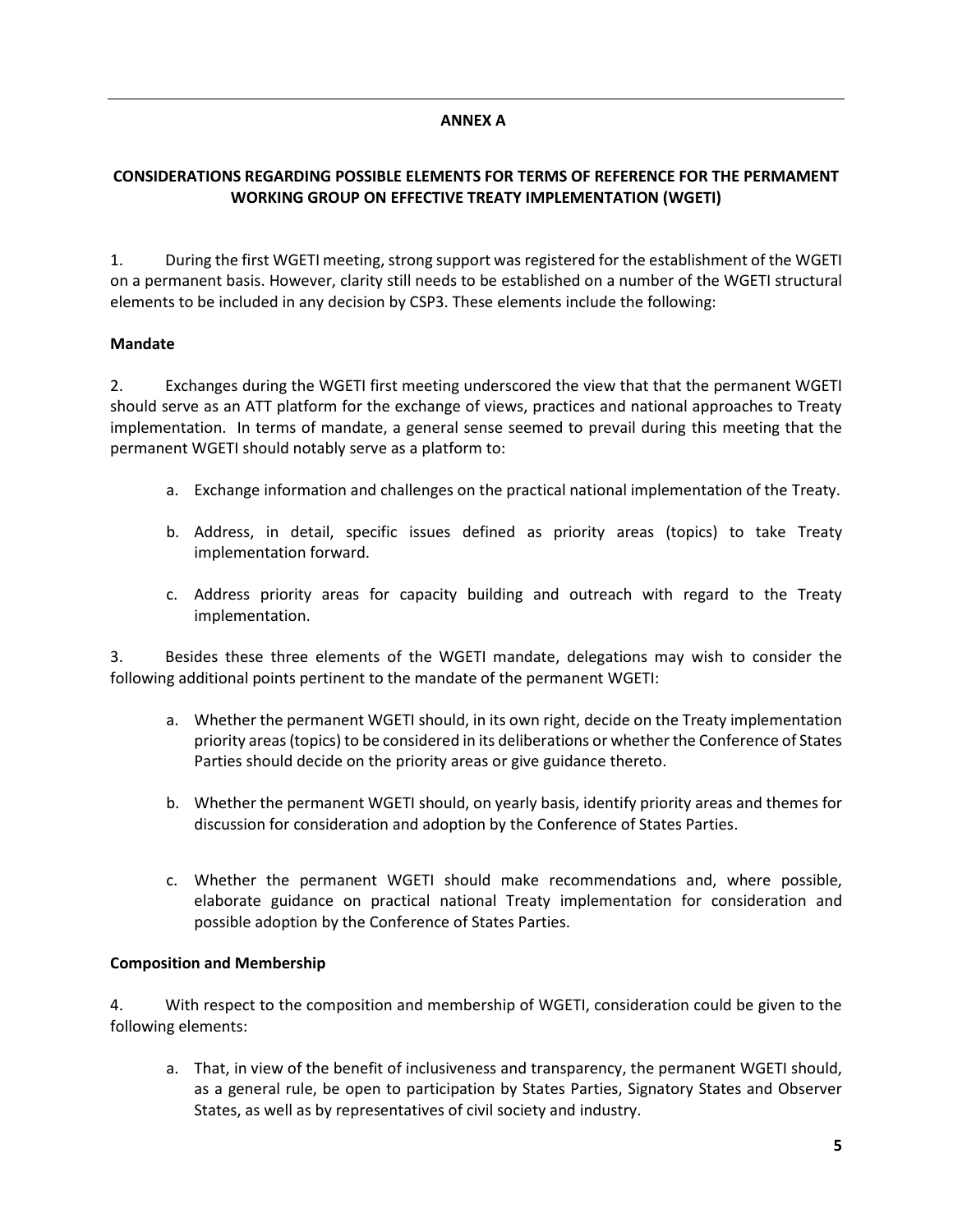- b. Whether the co-chairs of the permanent WGETI should be appointed by the Conference of States Parties or should be appointed by the President of the Conference of States Parties.
- c. Whether, consistent with the views of a number of delegations, an option should be left open for the permanent WGETI to, where necessary, invoke the provisions of Rule 42 (2) of the ATT Rules of Procedure.

#### **Working Method**

5. In order to ensure that the permanent WGETI is as effective as practically possible, the following elements could be considered as part of its working method:

- a. The permanent WGETI shall operate in accordance with the ATT Rules of Procedures with particular reference to Rule 42 and 43.
- b. The permanent WGETI shall hold its meetings on the back of other ATT events in Geneva for cost saving purposes and for ensuring maximum participation. It should be able to leverage the sponsorship programme to ensure as wide and inclusive a participation as possible.
- c. To facilitate maximum participation, the meeting format to be adopted by the permanent WGETI shall be informed by the topic to be discussed.
- d. To provide for an opportunity for detailed discussion on various Treaty implementation aspects that require experts' participation, the permanent WGETI could consider the establishment of smaller sub-working groups, whether of a thematic or regional nature.
- e. Regions or sub-regions that establish independent initiatives or processes to consider or address ATT implementation at the regional level are encouraged to inform the WGETI about their work.
- f. Where appropriate and feasible, the permanent WGETI should be able to work informally and intersessionally.
- g. Information exchange amongst participants shall be processed through the ATT Secretariat, which shall provide administrative support to the Working Group.
- h. The working language of the permanent WGETI shall be English.

#### **Duration**

6. In view of the significant Treaty implementation work to be performed at this early stage in the life of the Treaty, the permanent WGETI will have to be active for a number of years. As a consequence of this, the WGETI should be established as a permanent working group whose mandate shall last until such time that it is revoked or adjusted by the Conference of States Parties.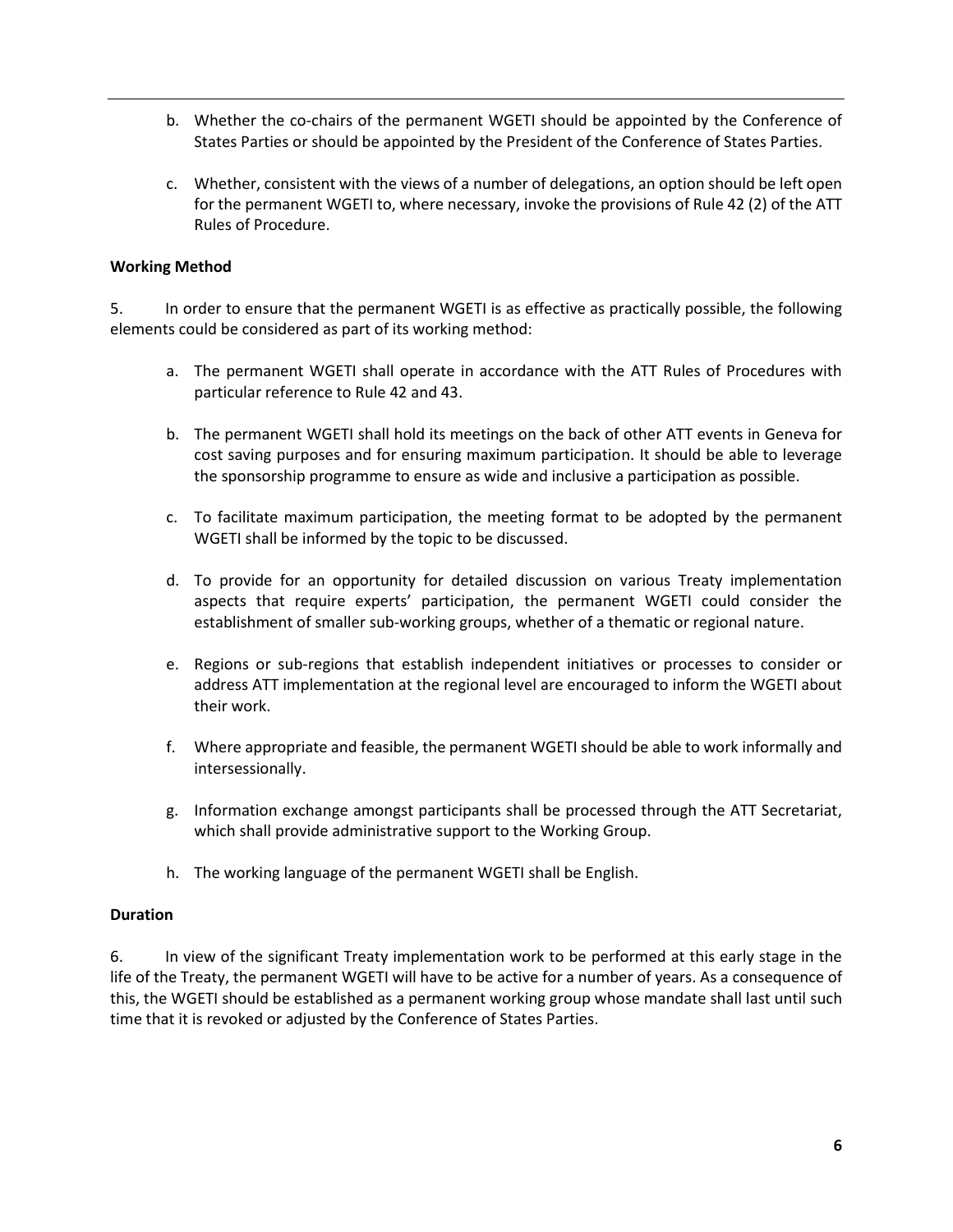# **Budgetary Implications**

7. Direct meetings costs, such as for meeting support, technical support and documentation shall be covered by the budget of the Conference of States Parties. Indirect meeting costs, such as travel and accommodation, shall be borne by participants.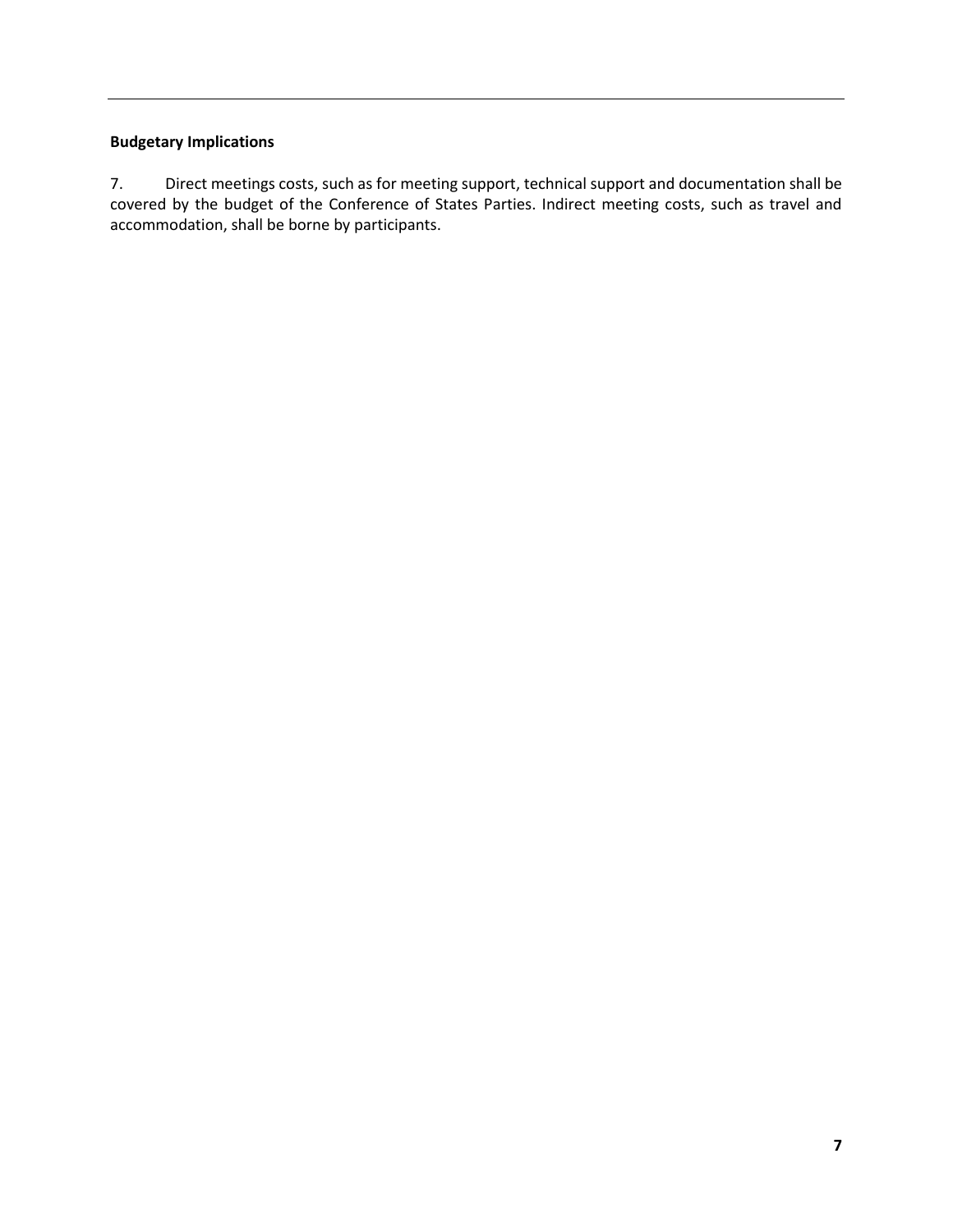#### **ANNEX B**

### **KEY CONSIDERATIONS REGARDING A POSSIBLE WORK PLAN FOR THE WGETI IN THE POST CSP3 PERIOD**

#### **Priority Issues for Discussion**

1. The permanent Working Group on Effective Treaty Implementation (WGETI) should serve as an ATT platform for the exchange of views, practices and national approaches to Treaty implementation. Discussions during the first WGETI meeting indicated that the permanent WGETI should, within the context of its broad mandate, focus its attention on Treaty implementation priority areas. The following topics were identified as possible priority areas for discussion in the period leading up to the Fourth Conference of States Parties:

- a. Article 5 obligations (National control system, National Control Lists, Legislative framework, National Competent Authorities and National Points of Contact).
- b. Interagency cooperation or communication.
- c. Transit and transshipment.
- d. Diversion.
- e. Record keeping.

2. Delegations may wish to address the following considerations with regard to the identification of Treaty implementation priority areas to be considered by the permanent WGET in the period running up to the Fourth Conference of States Parties:

- a. Taking into account the Treaty maturity, are there any other Treaty implementation priority topics that should be considered?
- b. Should the permanent WGETI address all these priorities in parallel or should the priorities be sequenced or be further delineated? If the answer is to the affirmative, what issues should be taken up first?
- c. How many meetings should the permanent WGETI convene and how long should they be?
- d. In terms of format of meetings, are there options that could be considered in order to make the permanent WGETI work as efficient as possible? For instance:
	- i. Some of the priority topics for discussion are inclined towards political/diplomatic participation whereas others are inclined towards technical/expert participation. To accommodate these varied participation, should the permanent WGETI, where appropriate, consider the establishment of focused smaller sub-working groups?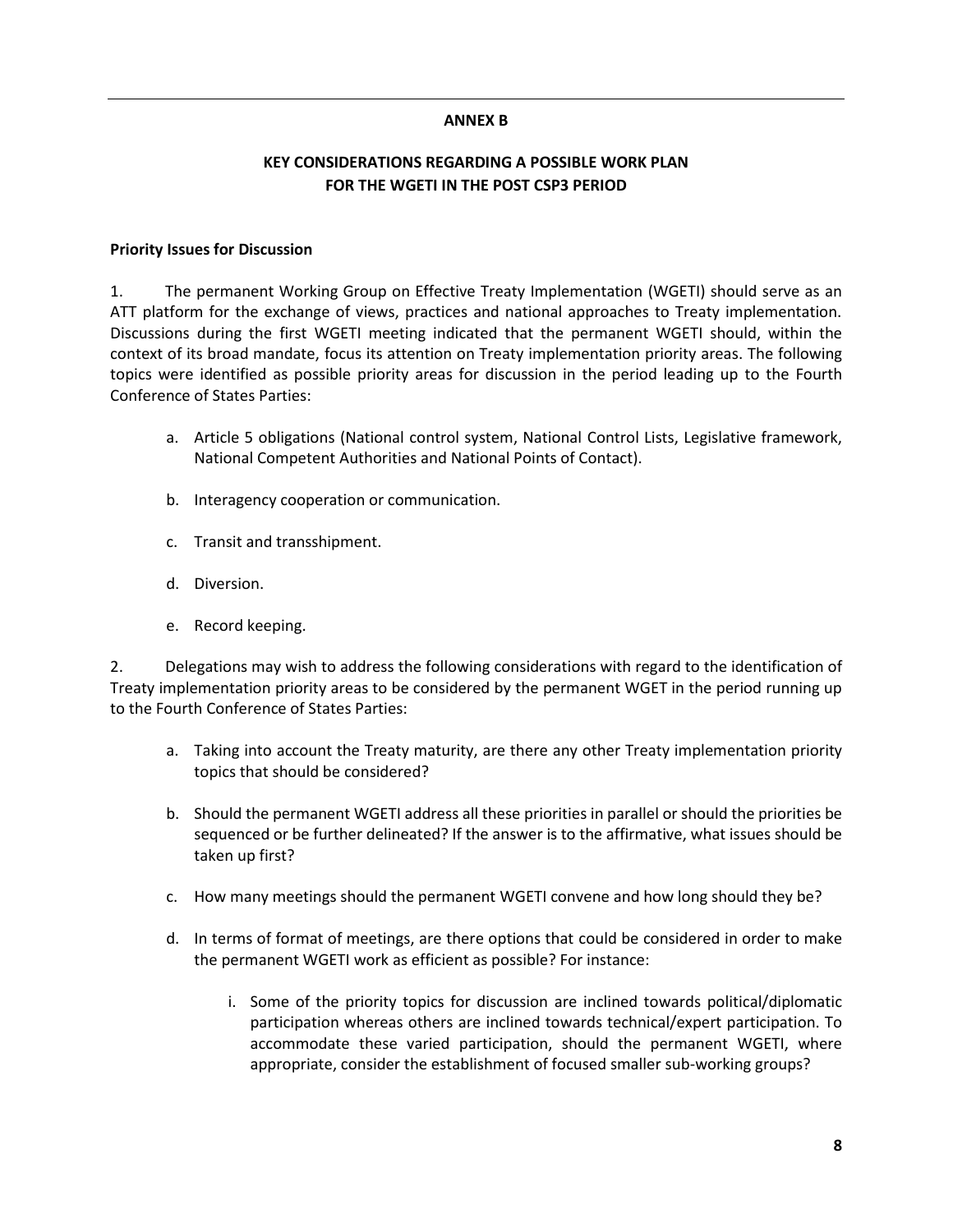- ii. Some issues may be of more direct interest and concern to specific regions. How could these dimensions be best integrated in the work of the permanent WGETI?
- iii. Are there any other meeting format options that could be considered in order to improve the efficiency of the permanent WGETI?

#### **Exchanges of Information on Implementation**

3. Regarding the part of the mandate of the permanent WGETI relating to exchange of information, its agenda may be structured, *inter alia*, with a view to addressing measures that States have to consider or take to implement their obligations under the Treaty. In framing the meetings' agenda, it could be suggested that consideration could be given to the following specific questions with respect to the different provisions:

| <b>Article 5</b>       | 1. What are the elements of a national control system?                                                                                                        |
|------------------------|---------------------------------------------------------------------------------------------------------------------------------------------------------------|
|                        | 2. What are the considerations for establishing a national control list?                                                                                      |
|                        | 3. What are the practical considerations for establishing competent national<br>authorities?                                                                  |
| <b>Articles</b><br>6&7 | 1. What does a State need to have in place in order to make a licensing decision?                                                                             |
| <b>Article 8</b>       | 1.<br>What mechanisms and structures does a State need to have in place to exchange<br>information on licensing decisions?                                    |
|                        | 2. What measures does a State need to take to regulate the import of conventional<br>arms?                                                                    |
| <b>Article 9</b>       | 1. What measures does a State need to take to regulate the transit and<br>transhipment of conventional arms?                                                  |
| <b>Article 10</b>      | 1. What measures does a State need to take to regulate the brokering of<br>conventional arms?                                                                 |
|                        | a. What is needed to establish a registration system for brokers?                                                                                             |
|                        | What is required to establish and operate a process/mechanism for<br>b.<br>requiring brokers to obtain written authorization before engaging in<br>brokering? |
| <b>Article 11</b>      | What are the elements a State will need to have in place in order to prevent<br>1.<br>diversion?                                                              |
|                        | What are the elements a State will need to have in place in order to detect<br>2.<br>diversion?                                                               |